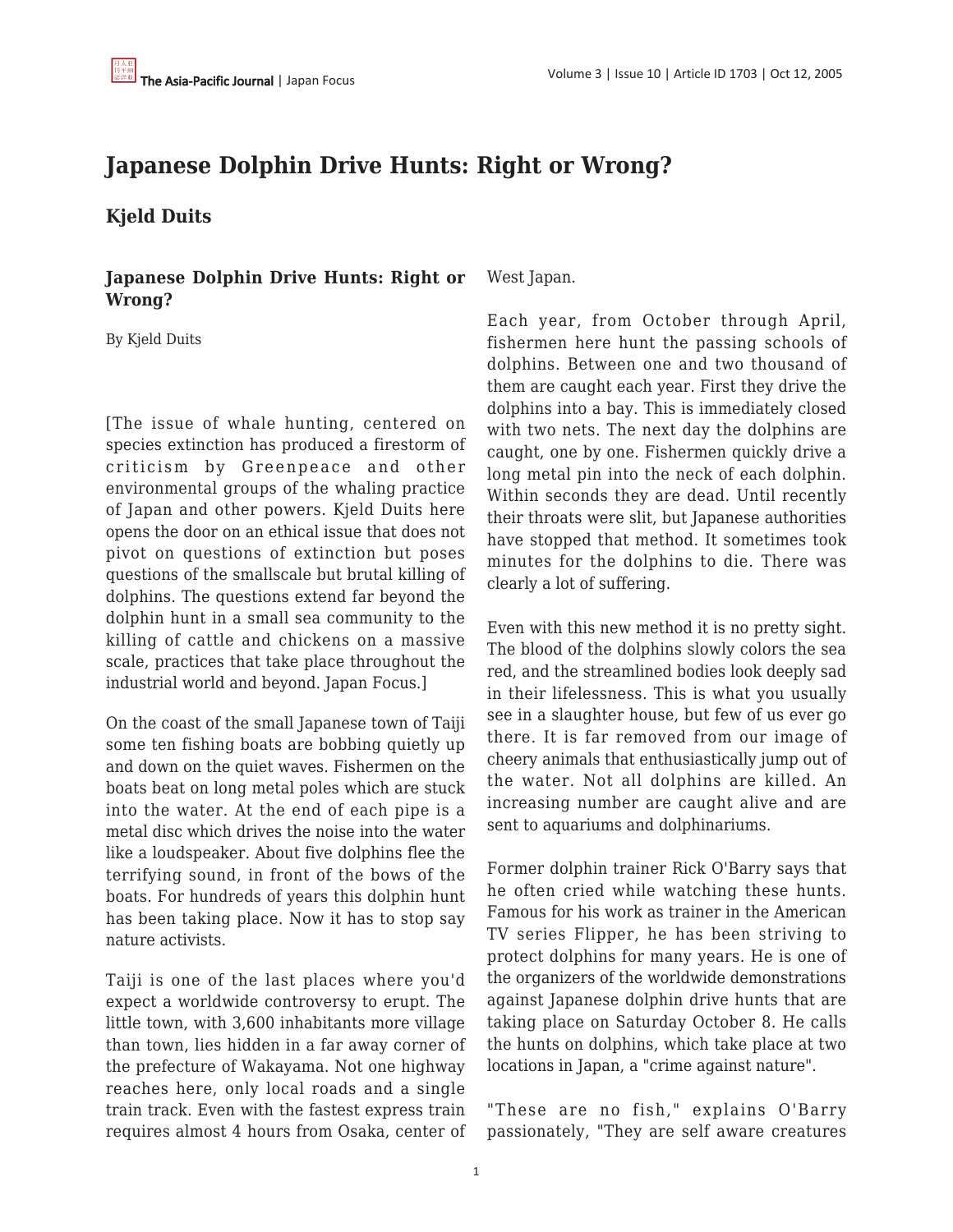that routinely make choices and decisions regarding the details of their life. They are entitled to freedom of choice, thus they are entitled to freedom."

Intelligence plays an important role says O'Barry. "The fact is, dolphins are more like gorillas or humans than fish. But they are treated the same way as tuna."

O'Barry's opposition to the hunting of dolphins is "absolute". It doesn't matter that the dolphin species in question are not endangered, holds the former trainer. "It's not about science, it's about ethics. Does an animal have to be close to extinction before we treat the animal with respect?"

Kita Yoji, spokesman of Taiji and former head of the Whale Museum, says he has trouble with the reasoning that intelligence adds to the value of a creature. "That would also mean that if something is dumb, it will have fewer rights. It is also said that dolphins are cute, and that it is sad to kill them. Is it then allowed to kill ugly creatures?" "Many western people," explains Mayor Sangen, say that they feel it is not right to hunt an animal that swims around freely. But from our perspective, it is strange to keep an animal to eat it. We find all those cows very sad."

Whaling -- the dolphin drive hunts are seen as part of whaling -- as cultural heritage also plays an important role in the lives of the inhabitants of Taiji. Taiji is famous in Japan as "whale city". Next year it celebrates 400 years of whaling here. For years it was Taiji's most important industry. Every part of the whale was used. "When I was a kid we even chewed on pieces of skin as a snack," says Seko Teruto (61), chairman of the local fisheries cooperation.

That feeling is strong among Taiji's inhabitants. "I felt deeply moved," says 30-year old Ikeda Remi, law student and inhabitant of of Taiji, "when I watched the fishermen today." "Traditional Japan the way it was, is left alive

here. In this ultra modern world of computers and media society, you can still see this very old aspect of our culture. It fascinates me."

At its height in the 60s, some 500 people worked in Taiji's whaling industry. It brought in 60 percent of the town's tax income. "Now that is only 100 people, and two to three percent of tax income," says Sangen. "There is no other place in the world that has such a long whaling history," explains Kita. "We see it as a cultural heritage of humankind. This is truly native culture. Wouldn't it be good if there is one place left on the world where this culture is left alive?'

In recent years the controversy over the dolphin drive hunts has gained a new aspect. Research by, among others, Professor Endo of the Medical University of Hokkaido has shown that dolphin meat has a high ratio of methyl mercury. No less than 7 parts per million (ppm). Methyl mercury affects the nervous system. Tuna is famous for having a high ratio of methyl mercury, but it only has 0.7 ppm."If you often eat dolphin meat," explains the professor, "for example 100 grams three times a week, you certainly will get sick. It is a matter of course that you'd better not eat it. Pregnant women and small children should certainly not eat it."

The organizations that demonstrate against the drive hunts consider it irresponsible that dolphin meat is put on the market. "If it is true," says O'Barry, "that the dolphin meat is indeed poisoned with mercury, willfully allowing the unsuspecting Japanese public to consume this mercury poison is in my opinion a crime against humanity. That is a very strong charge against the Japanese government, I know. But I stand by my statement."

"Scientists," says Kita, "often give out figures without further explanation. This figure only says something about the situation now, and nothing about the past ten, twenty years. We